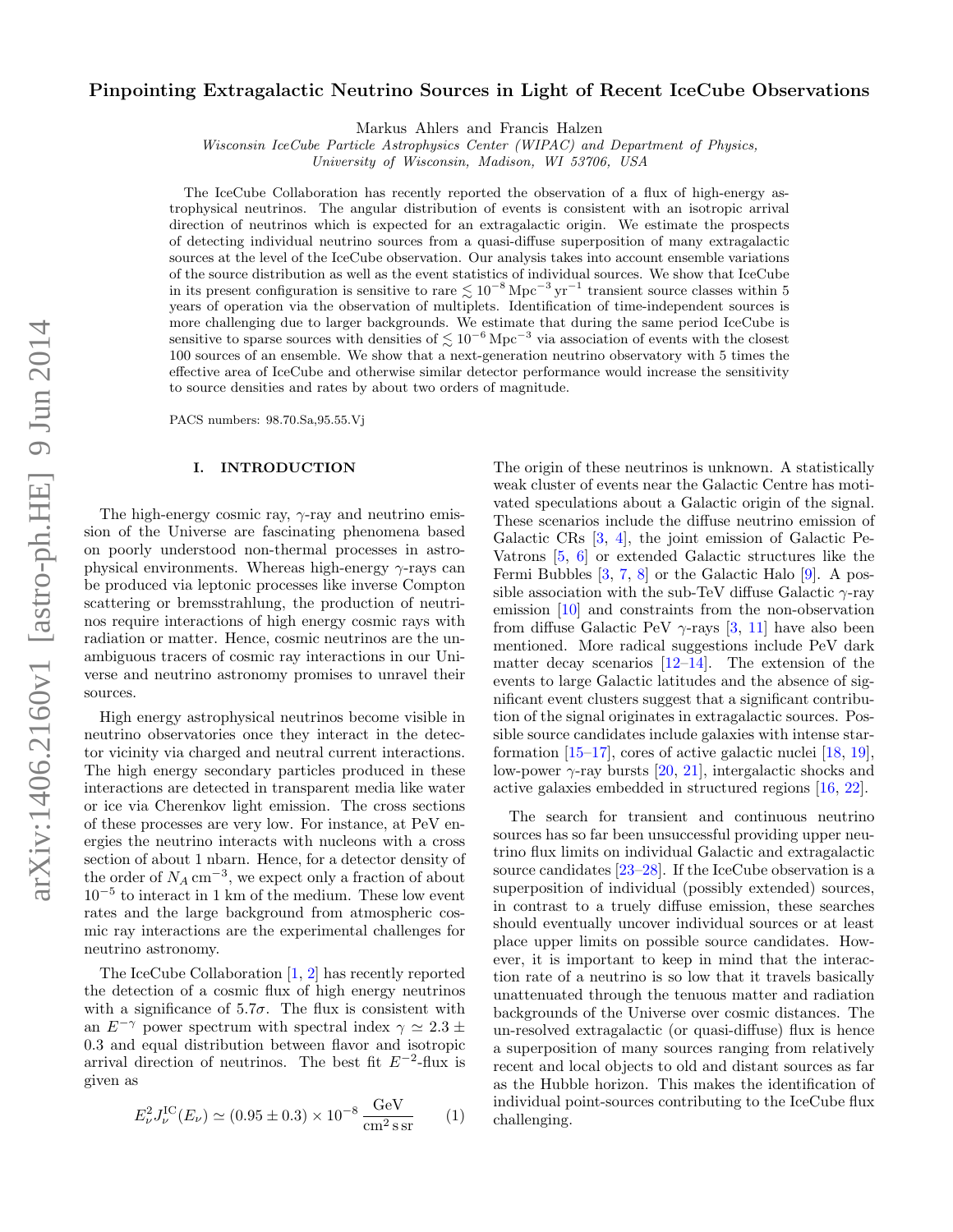In this paper we investigate the necessary performance of a neutrino observatory for the detection of neutrino point-sources in the form of event clusters and in association with close-by sources or source catalogues. We will start in Section [II](#page-1-0) with a derivation of the contribution of individual neutrino sources to a quasi-diffuse flux. In Section [III](#page-2-0) we derive simple estimates of the required event numbers and rates of the quasi-diffuse emission for the identification of sources assuming a spatially homogeneous local distribution. For continuously emitting neutrino sources an important aspect of the analysis is the background of atmospheric neutrinos and the quasidiffuse neutrino signal itself. In Section [IV](#page-3-0) we include these contributions quantitatively via a significance tests introducing simple test statistics for event clusters and source associations. We compare these results with specific source scenarios in Section [V](#page-4-0) and conclude in Section [VI.](#page-6-0) In the following we work in Heaviside-Lorentz units and make use of the abbreviation  $A_x = A/(10^x u)$ , where  $u$  is the (canonical) unit of the quantity  $A$ .

## <span id="page-1-0"></span>II. NEUTRINO POINT-SOURCES

High-energy neutrinos are produced by the decay of charged pions from hadronic interactions of CRs with radiation  $(p\gamma)$  and matter  $(pp)$ . The same mechanism produces also high-energy  $\gamma$ -rays from the formation of neutral pions. On production, the emission rates of neutrinos (summed over neutrinos and anti-neutrinos with flavor  $\nu_{\alpha}$ ) and  $\gamma$ -rays are related to the emission rate of CR nucleons  $(N)$  as

<span id="page-1-1"></span>
$$
\frac{1}{3}\sum_{\alpha} E_{\nu} Q_{\nu_{\alpha}} \simeq \frac{K_{\pi}}{2} E_{\gamma} Q_{\gamma} \simeq \frac{f_{\pi}}{\kappa} \frac{K_{\pi}}{1 + K_{\pi}} E_{N} Q_{N} , \quad (2)
$$

where the (average) energies are related as  $E_{\nu} \simeq E_{\gamma}/2 \simeq$  $E<sub>N</sub>/20$ . We will assume in the following that energy losses of the charged pions and muons prior to their decay are unimportant. In this case the relation [\(2\)](#page-1-1) has to be considered as lower bound on the total CR energy of the sources. The parameter  $K_{\pi} \simeq 1$   $(K_{\pi} \simeq 2)$  denotes the average ratio between charged and neutral pions in  $p\gamma$ (pp) interactions and the pion production efficiency, that is related to the optical depth  $\tau$  for hadronic interactions with inelasticity  $\kappa$  as  $f_{\pi} \simeq 1 - \exp(-\kappa \tau)$ .

The IceCube flux between 60 TeV to 2 PeV corresponds to  $\gamma$ -rays between 100 TeV and 4 PeV or CR nucleons between 1 PeV and 40 PeV. Cosmic rays at these energies are deflected in cosmic magnetic fields and can only be used for point-source associations at very high energies. For instance, ultra-high energy (UHE) CR protons beyond 60 EeV are expected to originate within about 200 Mpc due to the strong absorption in the cosmic microwave background (CMB). Even at these extreme energies the deflection via turbulent Galactic magnetic field can be of the order of 0.5° [\[29\]](#page-9-8). The contribution of

extragalactic magnetic fields is more uncertain and can in principle be larger [\[30\]](#page-9-9).

Gamma-rays with PeV energies experience no electromagnetic deflections, but have a short absorption length of about 10 kpc due to  $e^+e^-$  production via scattering off of the photons of the CMB. At about 100 TeV interactions with the extragalactic background light limit the propagation distance to Mpc scales. Direct observation of  $\gamma$ -ray emission in association with the IceCube flux is hence not feasible, unless there is a significant Galactic contribution [\[3\]](#page-8-2). However, the sub-TeV extension of the IceCube signal (expected for a pp origin of the signal) as well as the sub-TeV contribution of cascaded  $\gamma$ -rays via inverse-Compton scattering of the high-energy  $e^+e^$ can be visible as an (extended) point-source TeV  $\gamma$ -ray emission and provide an additional constraint for the contribution of close-by sources [\[16\]](#page-8-14).

Neutrinos on the other hand have negligible interactions during propagation and are ideal point-source messengers. The (quasi-)diffuse flux of neutrinos J (in units of  $\text{GeV}^{-1}\text{s}^{-1}\text{cm}^{-2}\text{s}^{-1}$  originating in multiple cosmic sources is simply given by

$$
J_{\nu}(E_{\nu}) = \frac{1}{4\pi} \int_{0}^{\infty} \frac{dz}{H(z)} \mathcal{L}_{\nu}(z, (1+z)E_{\nu}), \quad (3)
$$

where  $H$  is the red-shift dependent Hubble expansion rate and  $\mathcal L$  is the spectral emission rate density. In the case of a continuous neutrino emission we can decompose this into  $\mathcal{L}(z,E) = \mathcal{H}(z)Q_{\nu}(E)$  where H is the source density and  $Q_{\nu}$  is the emission rate per source. In the following we will assume evolution following the star-formation rate (SFR) [\[31,](#page-9-10) [32\]](#page-9-11)  $\mathcal{H}_{\text{SFR}}(z) \propto (1+z)^{n_i}$ with  $n_i = 3.4$  for  $z < 1$ ,  $n_i = -0.3$  for  $1 < z < 4$  and  $n_i = -3.5$  otherwise. The red-shift dependence of the source distribution can be parametrized by the energy dependent quantity

$$
\xi_z(E) = \int_0^\infty dz \frac{H_0}{H(z)} \frac{\mathcal{L}_\nu(z, (1+z)E)}{\mathcal{L}_\nu(0, E)}.
$$
 (4)

For the special case of power-law spectra  $\mathcal{L}_{\nu}(E) \propto E^{-\gamma}$ this quantity is energy independent and we will assume the case  $\gamma = 2$  in the following corresponding to the fit [\(1\)](#page-0-0). In this case we have  $\xi_z \simeq 2.4$  assuming evolution with SFR of the CR sources. For a source distribution with no evolution in the local  $(z < 2)$  Universe this reduces to  $\xi_z \simeq 0.5$ .

From this we can estimate the contribution of an individual continuously emitting point sources. For a distance  $d = d_1 10$  Mpc the mean neutrino flux is given as

<span id="page-1-2"></span>
$$
E_{\nu}^{2} J_{\nu} \simeq \frac{(0.9 \pm 0.3) \times 10^{-12}}{\xi_{z,2.4} \mathcal{H}_{0,-5} d_{1}^{2}} \frac{\text{TeV}}{\text{cm}^{2} \text{s}},\tag{5}
$$

where  $\mathcal{H}_0 = \mathcal{H}_{0,-5} 10^{-5} \text{Mpc}^{-3}$  is the local source density. For this choice of parameters the contribution of a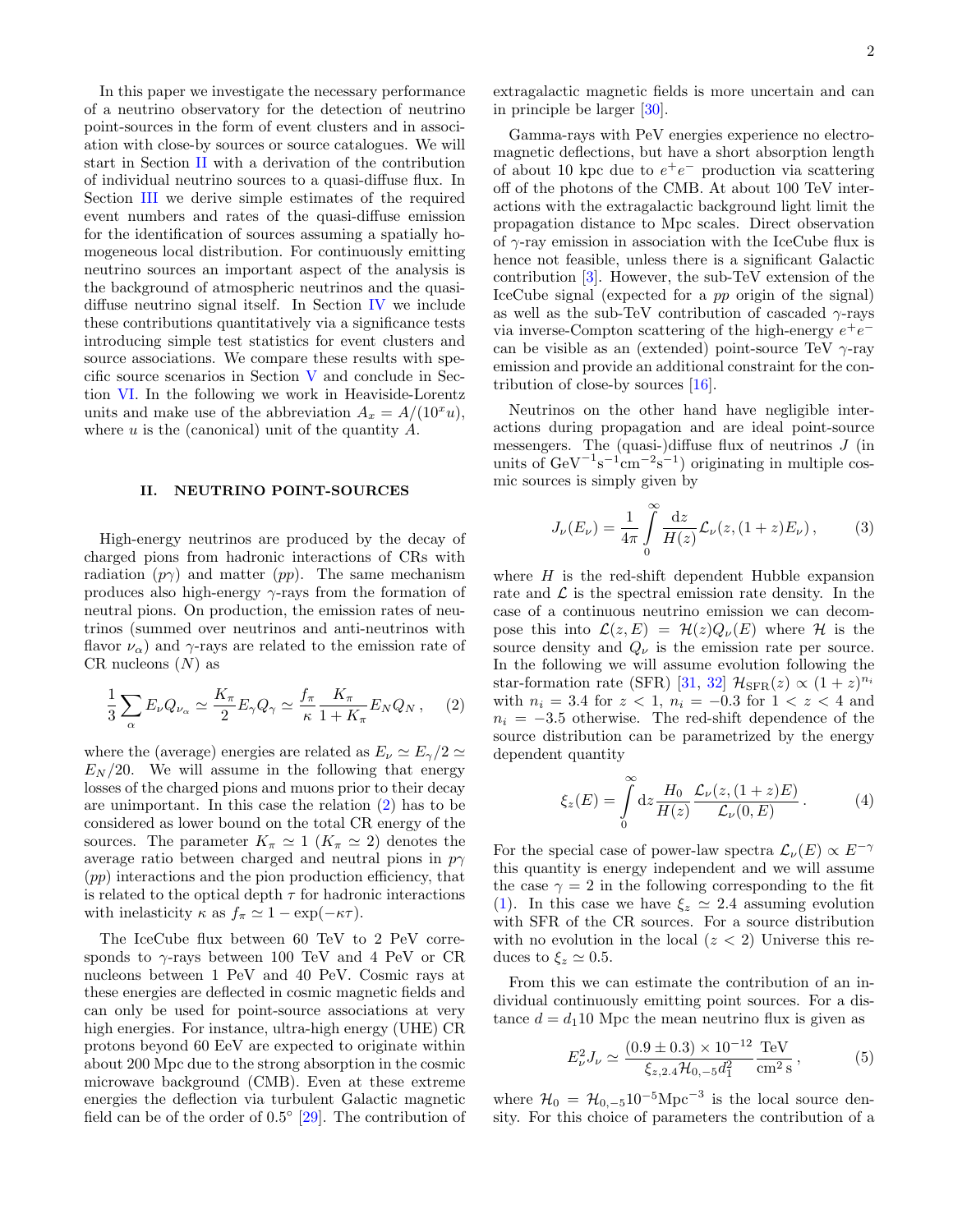source is consistent with upper limits of neutrino point sources in an un-binned search [\[26\]](#page-9-12). In the case of transient sources we write instead  $\mathcal{L}(z,E) = \mathcal{H}(z) dN/dE(E)$ with transient rate density  $\mathcal{H}(z)$  and spectrum  $dN/dE$ of an individual flare. In this case the mean neutrino fluence F from an individual transient can be expressed as

$$
E_{\nu}^{2}F_{\nu} \simeq \frac{0.3 \pm 0.1}{\xi_{z,2.4} \dot{\mathcal{H}}_{0,-6} d_{1}^{2}} \frac{\text{GeV}}{\text{cm}^{2}} ,\qquad (6)
$$

where  $\dot{\mathcal{H}}_0 = \dot{\mathcal{H}}_{0,-6} 10^{-6} \text{Mpc}^{-3} \text{yr}^{-1}$  is the local flaring/burst density rate. The sensitivity of IceCube for triggered transient sources lies at about  $0.1 \text{GeV/cm}^2$  depending on zenith angle and emission time scale [\[23,](#page-9-6) [25\]](#page-9-13).

The previous estimates depend on the distance of the source. In the case of a large number of sources we can express the probability that the closest source contributes with an expected number of events  $n$  as

<span id="page-2-2"></span>
$$
p_1(n) \simeq \frac{3}{2} \frac{1}{n} \left(\frac{n(\hat{r})}{n}\right)^{\frac{3}{2}} e^{-\left(\frac{n(\hat{r})}{n}\right)^{\frac{3}{2}}}
$$
(7)

where the distance  $\hat{r}$  is defined via  $\mathcal{H}_0 \hat{r}^3 \Delta \Omega / 3 = 1$ , i.e. the radius of a sphere where we expect one source in the experimental field of view (FoV)  $\Delta\Omega$ . The general probability distribution of the kth-closest source is given in Appendix [A.](#page-7-0)

In Figure [1](#page-2-1) we show the contribution of the closest continuous or transient source in terms of the density of the underlying source population and as  $10\%$  quantiles around the median (solid lines) according to Eq. [\(7\)](#page-2-2) and Eqs.  $(5)$  and  $(6)$ , respectively. We assume an observation time  $T_{\text{live}} = 5$  yrs for the total number of transient sources. The dotted horizontal lines show the estimated sensitivity of IceCube to continuous and transient sources for a detector live-time of five years assuming an event rate of  $\dot{N} \sim 50 \text{ yr}^{-1}$  above a muon energy threshold of 10 TeV and low background [\[33\]](#page-9-14). The estimated sensitivity (90% C.L.) shown in Fig. [1](#page-2-1) is then simply  $J \simeq f_{\rm sky} 4\pi J_\nu^{\rm IC} \times 2.3/(T_{\rm live} \dot{N})$  for event associations with continuous sources and  $F \simeq f_{\rm sky} 4\pi J_{\nu}^{\rm IC} \times 2.3/\dot{N}$  for events triggered by transient sources, where we introduced the fractional sky coverage  $f_{\rm sky} = \Delta\Omega/(4\pi)$ . We will provide a more precise estimate of the detector sensitivity including backgrounds in the following sections.

These results already indicate that the non-observation of individual neutrino sources (and in particular the closest one) is consistent with the hypothesis of an extragalactic origin of the recent IceCube observation [\(1\)](#page-0-0) for sufficiently large source densities and/or rates. On the other hand, the identification of individual neutrino sources with the continued observation with IceCube over the next years will be challenging unless the source distribution is sufficiently sparse and/or rare. In the next sections we will make this statement more quantitative

<span id="page-2-3"></span>

<span id="page-2-1"></span>FIG. 1: Point sources sensitivity for continuous (top) and transient (bottom) sources. The shaded areas show the 10% quantiles around the median expectation from the closest sources of the ensemble. The dotted horizontal line show the IceCube sensitivity after five years estimated for a muon energy threshold of 10 TeV (see main text).

and discuss the required event numbers and search strategies for an identification of the sources with IceCube or next-generation neutrino observatories.

# <span id="page-2-0"></span>III. POINT SOURCE STATISTICS

A model-independent identification of neutrino sources can be the detection of spatial or temporal clusters with total number of  $m$  neutrino events or more. The required value for m needed for a significant detection depends on the density of sources as well as the expected number of signal and background events. The neutrino event clusters will be most likely associated with local neutrino sources and we can hence simplify the discussion by considering Euclidean space, where we neglect redshift scaling of energy and comoving volume. The contribution from a single local source at distance  $r \leq H_0^{-1}$  can be expressed as

<span id="page-2-4"></span>
$$
n(r) \simeq \frac{H_0}{f_{\text{sky}} 4\pi r^2 \xi_z} \times \begin{cases} N/\mathcal{H}_0 & \text{(continuous)}\\ N/\dot{\mathcal{H}}_0 & \text{(transient)} \end{cases} \tag{8}
$$

In the following we will derive results in terms of the expected number of events N or  $N = N/T$  of all neutrino sources.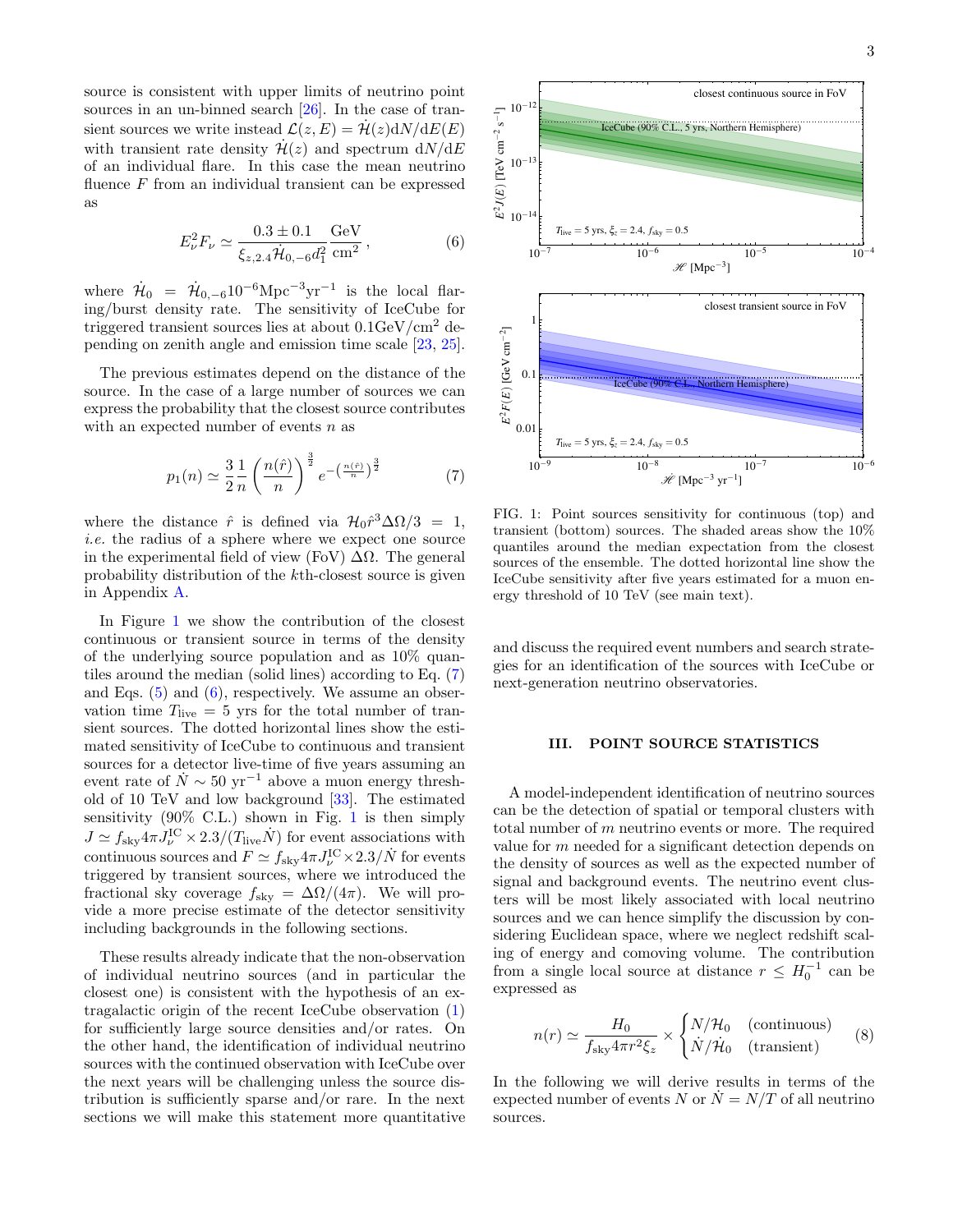As a back-of-the-envelope estimate of the required total event numbers for the observation of event multiplets we can consider the contribution of the closest source of the ensemble. For a fractional sky coverage  $f_{\text{sky}}$  and local source density  $\mathcal{H}_0$  we expect one source in the FoV within a sphere of volume  $V_1 = 1/(f_{\rm sky} \mathcal{H}_0)$ . The total number of events that we expect from this volume is given by the integral of Eq. [\(8\)](#page-2-4) over  $V_1$  and yields  $m = N(\widetilde{V}_1/V_H)^{\frac{1}{3}}/\xi_z$ where we introduce the Hubble volume  $V_H = 4\pi/(3H_0^3)$ . Note, that  $V_H/V_1$  correspond to the effective number of sources in the FoV. In the case of continuous sources we arrive then at an expected total event number for m local events of

<span id="page-3-3"></span>
$$
N_{\text{cont}} \simeq 740 \left(\frac{m}{2}\right) \xi_{z,2.4} \left(f_{\text{sky}} \mathcal{H}_{0,-5}\right)^{\frac{1}{3}}.
$$
 (9)

In the case of transient sources we have to take into account that the number of sources is increasing with observation time  $T_{\text{live}} = N/N$ . Solving in terms of the total observation rate  $N$  we arrive at

<span id="page-3-1"></span>
$$
N_{\text{trans}} \simeq 637 \left(\frac{m}{2}\right)^{\frac{3}{2}} \xi_{z,2.4}^{\frac{3}{2}} \left(f_{\text{sky}} \dot{\mathcal{H}}_{0,-6} / \dot{N}_2\right)^{\frac{1}{2}}, \quad (10)
$$

with an event rate  $\dot{N} = 100 \dot{N}_2/\text{yr}$ . Note, that the event clusters in the transient case should also show a strong temporal coincidence within the burst or flaring timescale of the source. This fact is important for the comparison with background events due to random clusters of atmospheric neutrinos and muons.

Instead of searching for auto-correlations of events we can also look for cross-correlations with catalogues of candidate sources. For simplicity, let's assume that the catalogue is locally complete up to a distance  $r_{\text{cat}}$  containing  $C = f_{\rm sky} \mathcal{H}_0 V_{\rm cat}$  local neutrino sources in the FoV. Following the same line of arguments as in the case of event clustering we can estimate that  $m = N(V_{\text{cat}}/V_H)^{\frac{1}{3}}/\xi_z$ events are expected to correlate with sources of the catalogue. Note that this expression is only valid for  $V_{\text{cat}}$  <  $V_H$ ; for complete catalogues we simply have  $N(m) = m$ . For transient sources we assume that the catalogue itself grows in time and remains complete within a distance  $r_{\text{cat}}$ . In this case the expected total number of events for m associations with sources of the catalogue is

<span id="page-3-2"></span>
$$
N_{\rm ass} \simeq 107 \, m \, \xi_{z,2.4} r_{\rm cat,2}^{-1} f_{\rm sky}^{-\frac{1}{3}} \,. \tag{11}
$$

The result is the same for continuous and transient sources if we assume that the catalogue grows in time for transient sources. In the case of extended source catalogues with  $r_{\text{cat}} \sim 1/H_0$  already a few signal events can be sufficient for a point-source association. This requires sources with powerful electromagnetic emission which is typical for transient sources like GRBs or AGN flares.

A crucial aspect for a statistically significant detection of local neutrino sources are the backgrounds of distant neutrino sources as well as atmospheric showers. For transient sources the time-stamp of the signal can lead to a significant reduction of backgrounds. In this case Eqs.  $(10)$  and  $(11)$  already indicate the number of events required for source identifications. However, continuous sources require a more careful statistical discussion. The previous estimates suggest that the required number of observed signal events N has to reach at least a level of 100 before we can expect to observe an association of events with local continuous sources.

The classical muon neutrino search has a sky coverage of about  $f_{\text{sky}} \lesssim 0.5$ . For the following analysis we will assume that a suitable application of low level event filters has already reduced the background to a level  $S/B$ . The significance of spatial clustering or association of events depends on the experimental angular resolution  $\Delta\theta$ . This defines the effective number of bins in the sky as  $n_{\text{bin}} \simeq 2f_{\text{sky}}/(1 - \cos(\Delta\theta)).$  For instance, we have  $n_{\text{bin}} \simeq 6600$  for  $\Delta\theta \simeq 1^{\circ}$  and  $f_{\text{sky}} = 0.5$ , but only  $n_{\text{bin}} \simeq 66$  for  $\Delta\theta \simeq 10^{\circ}$ . The expected number of evens from a random distribution of  $N_{\text{bg}}$  background events is  $m \simeq N_{\text{bg}}/n_{\text{bin}}$  per bin. Hence, for poorly resolved cascade events with  $\geq 10^{\circ}$  resolution even a low background contribution of  $S/B \simeq 1$  already produces random event clusters and association.

In the case of transient sources with burst or flaring time window  $\Delta T \ll T_{\text{live}}$  we can make use of the fact that the CR background is continuous. We can account for this by redefining the effective number of bins as  $n_{\text{bin}} \rightarrow$  $T_{\rm live}/\Delta T n_{\rm bin}$ . In general,  $T_{\rm live}/\Delta T$  is expected to be very large and depends on the specific source. The background cluster probability in the transient case is expected to be very low.

### <span id="page-3-0"></span>IV. SIGNIFICANCE TEST

In order to test the statistical significance of neutrino point-sources we introduce two simple test statistics (TS), i)  $TS_1 = max\{k\}$  for cluster tests and ii)  $TS_2 = \sum_{N_s} k_i$  for a source association with  $N_s$  closest sources. If  $\hat{\mathbf{k}}$  is the experimental result and  $\mathbf{k}_0$  a possible background distribution we define the ensemble-averaged p-value as

$$
p = \int \prod_{i=1}^{N_s} \mathrm{d}n_i \, p_{\rm PS}(n_i) \sum_{\mathrm{TS}(\mathbf{k}_0) \ge \mathrm{TS}(\mathbf{k})} P_0(\mathbf{k}_0) \,, \tag{12}
$$

where  $p_{PS}(n)$  is the probability [\(A1\)](#page-7-1) for an individual source out of  $N_s$  sources to contribute with an expectation value n. The event probability distributions for signal  $P$  and background  $P_0$  are products of Poisson distributions for the content of the individual bins (see Appendix [A\)](#page-7-0).

One advantage of these test statistics is that the p-value reduces to simple analytic formulae in the background-free case, which is typically the case for transient sources. In this case we simply have  $p(TS_1) \simeq$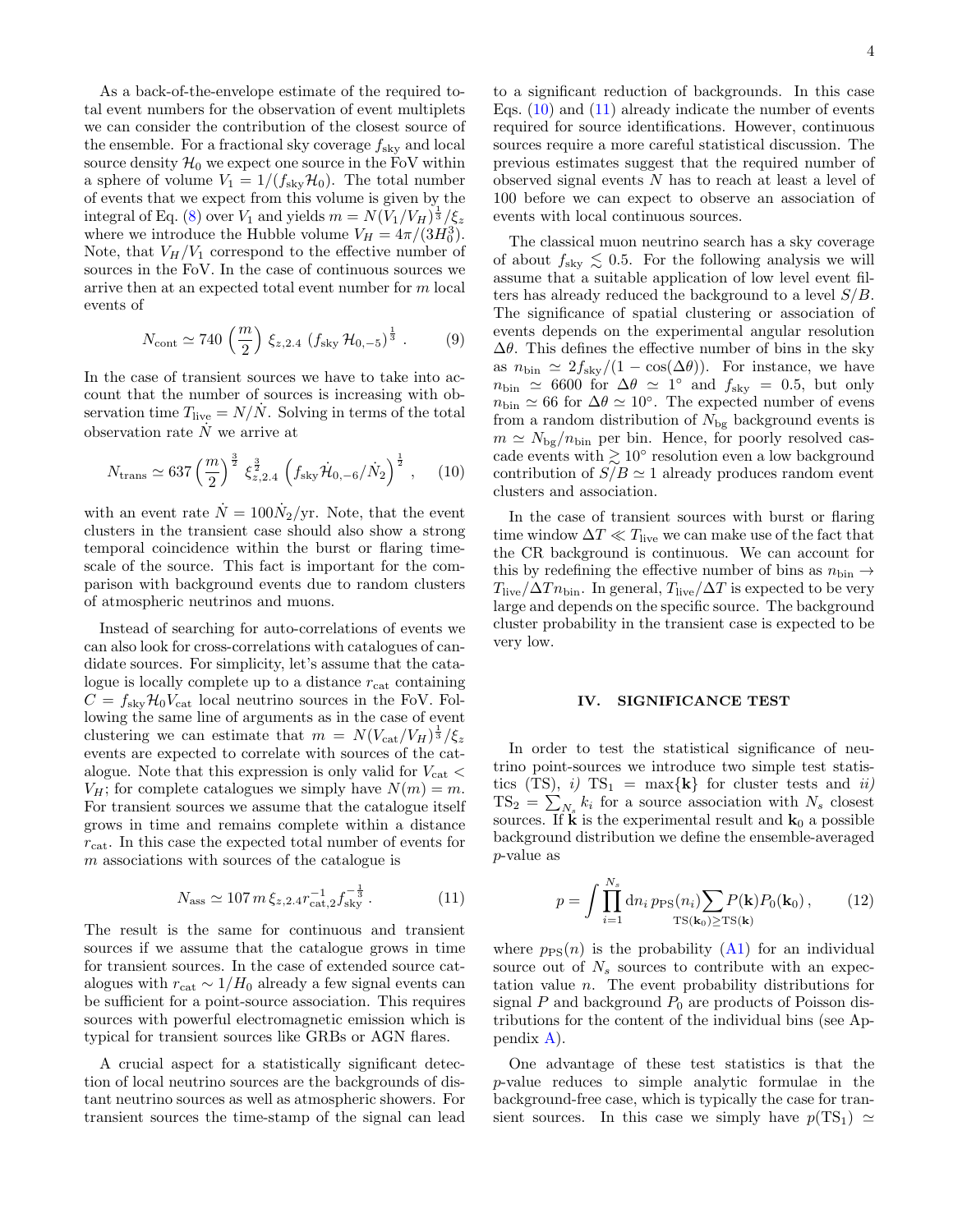$1 - P_{\text{cl}}(2)$  with Eq. [\(B6\)](#page-8-15) and  $p(\text{TS}_2) \simeq 1 - P_{\text{ass}}(1)$  with Eq.  $(B8)$  $(B8)$  $(B8)$  derived in Appendix [B.](#page-8-17) In Appendix B we also show that in the background-free case the required total signal event numbers at the significance level  $p = 0.1$ are the same as in Eq.  $(9)$  or  $(10)$  with the replacement  $m \to M \simeq 3.57$ . From this we can estimate that Ice-Cube is sensitive to multiplets of rare transient sources  $\dot{H}_0 \lesssim 10^{-8} \,\mathrm{Mpc}^{-3} \,\mathrm{yr}^{-1}$  after five years of observation.

In the case of continuous sources the background probability is not negligible. In the following we discuss two experimental scenarios parametrized by the angular resolution  $\Delta\theta$ , partial sky fraction of the FoV  $f_{\text{sky}}$  and the signal-to-background ratio  $S/B$  of the observation. In the present IceCube 86-string configuration we expect about 40-60 signal events per year in the Northern Hemisphere above a muon energy threshold of 10 TeV, depending on the spectral index of the observation [\[33\]](#page-9-14). The atmospheric muon neutrino background is at the level of about 500 events per year. The angular resolution of these events at about 10 TeV is of the order of 0.6°. We will hence use the combination a)  $f_{\text{sky}} = 0.5$ ,  $S/B = 0.1$  and  $\Delta\theta = 0.6^{\circ}$  as a first detector performance benchmark. At muon energies above about 100 TeV the signal-to-background ratio in the Northern Hemisphere increases to about  $S/B = 1$  with an increased angular resolution. However, due to neutrino absorptions inside the Earth the effective FoV is reduced. In this case we use as a second performance benchmark b)  $f_{\rm sky} = 0.25$ ,  $S/B = 1$  and  $\Delta\theta = 0.3^{\circ}$ .

In Figure  $2$  we show results of the averaged  $p$ -value for different astrophysical scenarios of continuous neutrino sources and detector parameters. As usual the sensitivity is defined as a 90% confidence level (C.L.) of the signal hypothesis or, equivalently,  $p = 0.1$ . The upper panel of Fig.  $2$  shows the results for  $TS_1$  for the search of event clusters for the benchmark point  $a$ ) (left panel) and b) (right panel). Even with high  $S/B$  and good angular resolution the significance of event clusters requires event numbers of  $10^3$  in the most favorable astrophysical scenario of low source densities of  $10^{-6}$  Mpc<sup>-3</sup>. Hence, a model-independent identification of extragalactic neutrino sources is challenging even with a detector with ten times the event rates of the present IceCube configuration. Note that the oscillatory pattern in the p-values is due to the averaging over ensembles and experimental realizations. For an actual realization with maximum multiplet  $k_{\text{max}}$  the p-value is simply  $p = 1 - P_{\text{bg}}(k_{\text{max}})$ which is continuously decreasing with N.

The situation for continuous sources improves in the case of associations of neutrino events with candidate source catalogues tested by the test statistic  $TS_2$ . We show results in the bottom panels of Fig. [2](#page-5-0) for the benchmark points a) (left panel) and b) (right panel), respectively. The dashed lines show the results of association with the closest source of the ensemble following the distribution [\(7\)](#page-2-2). The detector performance used in the middle panel corresponds to the case shown in Fig. [1.](#page-2-1) For

instance, the optimistic source density of  $10^{-6}$  Mpc<sup>-3</sup> requires 1000 event for  $p = 0.1$ . With a present IceCube rate of 50 signal events per year this requires an experimental live-time of  $T_{\text{live}} \simeq 20$  yrs, consistent with the sensitivity level indicated in Fig. [1.](#page-2-1) This provides an a posteriori justification of the background-free estimate.

The solid lines in the lower panels of Fig. [2](#page-5-0) show the results of  $TS<sub>2</sub>$  in the case of an association of events with the 100 closest sources. In the case of the detector performance b) with a high purity of events of  $S/B \simeq 1$  and good angular resolution the observation of 50–500 events is required for source densities of  $10^{-6}-10^{-4}$  Mpc<sup>-3</sup> and a moderate source evolution following the star-formation rate ( $\xi_z \simeq 2.4$ ). For a detector with  $N \simeq 50 \text{ yr}^{-1}$  corresponding to five times IceCube's event rates above muon energies of 100 TeV this would require 1–10 years of observation.

### <span id="page-4-0"></span>V. SOURCE CANDIDATES

For a given source density  $\mathcal H$  or rate density  $\mathcal H$  of neutrino sources we can derive a lower limit on the energy budget of the individual sources. The neutrino emission extends in the energy range from 60 TeV to 2PeV and hence, conservatively, the corresponding range of the underlying CR population ranges from  $E_-\simeq m_p$ to  $E_+ \simeq 40$  PeV. The mean integrated emission rate of continuous point sources can then be estimated as

<span id="page-4-1"></span>
$$
\int_{E_{-}}^{E_{+}} dE E Q_{N} \simeq 8.9 \times 10^{42} \frac{\mathcal{R}_{17.5}}{f_{\pi} \xi_{z,2.4} \mathcal{H}_{0,-5}} \frac{\text{erg}}{\text{s}},\qquad(13)
$$

where we assumed  $K_\pi = 2$  (pp) and an energy independent pion fraction efficiency  $f_{\pi}$  between  $E_{-}$  and  $E_{+}$ . We also assume a spectral index  $\gamma = 2$  corresponding to a bolometric correction factor  $\mathcal{R} = \ln(E_{+}/E_{-})$  $17.5\mathcal{R}_{17.5}$ . In the case of transient sources the emission spectra  $dN/dE$  of neutrinos,  $\gamma$ -rays and CRs are related via the analogue of Eq. [\(2\)](#page-1-1). The mean emission of an individual point source corresponding to the IceCube observation can then be estimated as

<span id="page-4-2"></span>
$$
\int_{E_{-}}^{E_{+}} dE E \frac{dN_{N}}{dE} \simeq 2.8 \times 10^{51} \frac{\mathcal{R}_{17.5}}{f_{\pi} \xi_{z,2.4} \dot{\mathcal{H}}_{0,-6}} \text{erg}. \qquad (14)
$$

Note, that for UHE CR sources reaching energies of the order of  $E_+ \simeq 10^{12}$  GeV we have  $\mathcal{R} \simeq 27.6$ . We will discuss in the following specific source scenarios in terms of the required source energy budget, density, rate and evolution.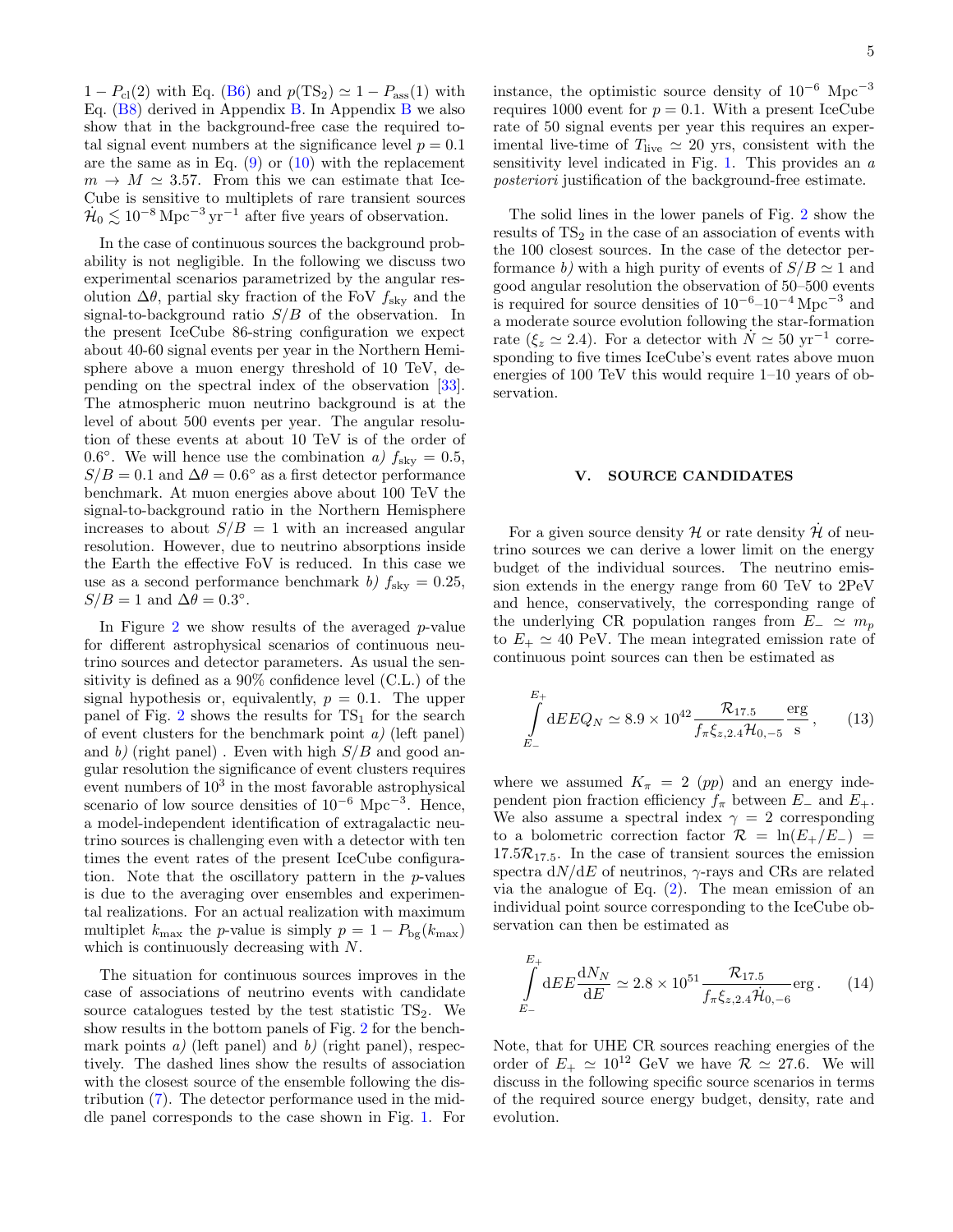

<span id="page-5-0"></span>FIG. 2: Results of a significance test of continuous point-sources. Top Panels: The results for the test statistic  $TS_1$  looking for significance of event clusters in a map. The four different scenarios are parametrized in terms of an increasing expected total number of signal events N and the fixed combination of local source density  $\mathcal{H}_0$  and source evolution  $\xi_z$ . The dashed horizontal line indicates the sensitivity threshold of  $1 - p = 90\%$ . We show results for a benchmark detector performance a)  $S/B = 0.1$ ,  $f_{\text{sky}} = 0.5$  and  $\Delta\theta = 0.6^{\circ}$  (left panel) and b)  $S/B = 1$ ,  $f_{\text{sky}} = 0.25$  and  $\Delta\theta = 0.3^{\circ}$  (right panel), corresponding to muon energy thresholds of about 10 TeV and 100 TeV, respectively [\[33\]](#page-9-14). As a reference value, the signal rate of the full IceCube detector in the Northern Hemisphere is about  $\dot{N} \simeq 50 \,\text{yr}^{-1}$  above muon energies of 10 TeV and  $\dot{N} \simeq 10 \,\text{yr}^{-1}$  above 100 TeV. Lower Panels: Same as top panels but now showing the results for the test statistic  $TS_2$  looking for association with 100 closest members of the ensemble (solid line) and the closest source (dashed line).

## 1. Active Galactic Nuclei

The population of hard x-ray emitting AGN has a peak luminosity at about  $10^{43}$ – $10^{44}$  erg/s with a source density of  $\mathcal{H}_0 \simeq 10^{-5}$ –10<sup>-4</sup>Mpc<sup>-3</sup>[\[34,](#page-9-15) [35\]](#page-9-16). If we assume that CRs are accelerated to a comparable power we can see that the requirements of Eq. [\(13\)](#page-4-1) are fulfilled with high pion production efficiencies. We assume that the neutrino luminosity is proportional to the x-ray luminosity and follow the model of [\[34,](#page-9-15) [36\]](#page-9-17). In this case the red-shift evolution factor is given by  $\xi_z \simeq 3.6$  and  $\mathcal{H}_0 \simeq 10^{-5} \text{Mpc}^{-3}$ .

For instance, the close-by radio galaxy Cen A at distance of about 4 Mpc has presently an upper limit for muon neutrinos that is about 40 times higher then Eq. [\(5\)](#page-1-2) [\[26\]](#page-9-12). However, note that the TeV  $\gamma$ -ray emission is about  $2.5 \times 10^{-13} \text{TeV}^{-1} \text{cm}^{-2} \text{s}^{-1}$  [\[37\]](#page-9-18), which is almost two orders of magnitude lower than the hadronic  $\gamma$ -ray emission expected from the relations [\(2\)](#page-1-1). Another close radio galaxy M87 at 16 Mpc has a stronger upper limit

on continuous neutrino emission that is only a factor 5 higher than the prediction [\(5\)](#page-1-2). The observed TeV  $\gamma$ -ray emission is of the order of  $6 \times 10^{-12} \text{TeV}^{-1} \text{cm}^{-2} \text{s}^{-1}$  [\[38\]](#page-9-19), which is one order of magnitude lower than the estimate [\(2\)](#page-1-1).

In the unified AGN model the population of blazars is a fraction of those radio-load AGNs where the jet emission is aligned with the observation axis. For instance, the isotropic equivalent density of flat-spectrum radio quasars peaks at a jet luminosity of  $10^{47}$  erg/s with  $\mathcal{H}_0 \simeq 10^{-9} \text{Mpc}^{-3}$  [\[39\]](#page-9-20). We assume the same evolution as the underlying AGN source population giving  $\xi_z \simeq 3.6$ . Two of the closest blazars are Mrk 421 (∼130 Mpc) and Mrk 501 (∼140 Mpc). In this case the neutrino upper limits are one order of magnitude stronger than the average emission predicted by Eq. [\(5\)](#page-1-2) and disfavor a blazar origin of the IceCube observation.

Giant AGN flares with an energy release of the order of  $10^{51}$  erg have been speculated as a possible source of UHE CRs [\[40\]](#page-9-21). Their event rate is estimated to be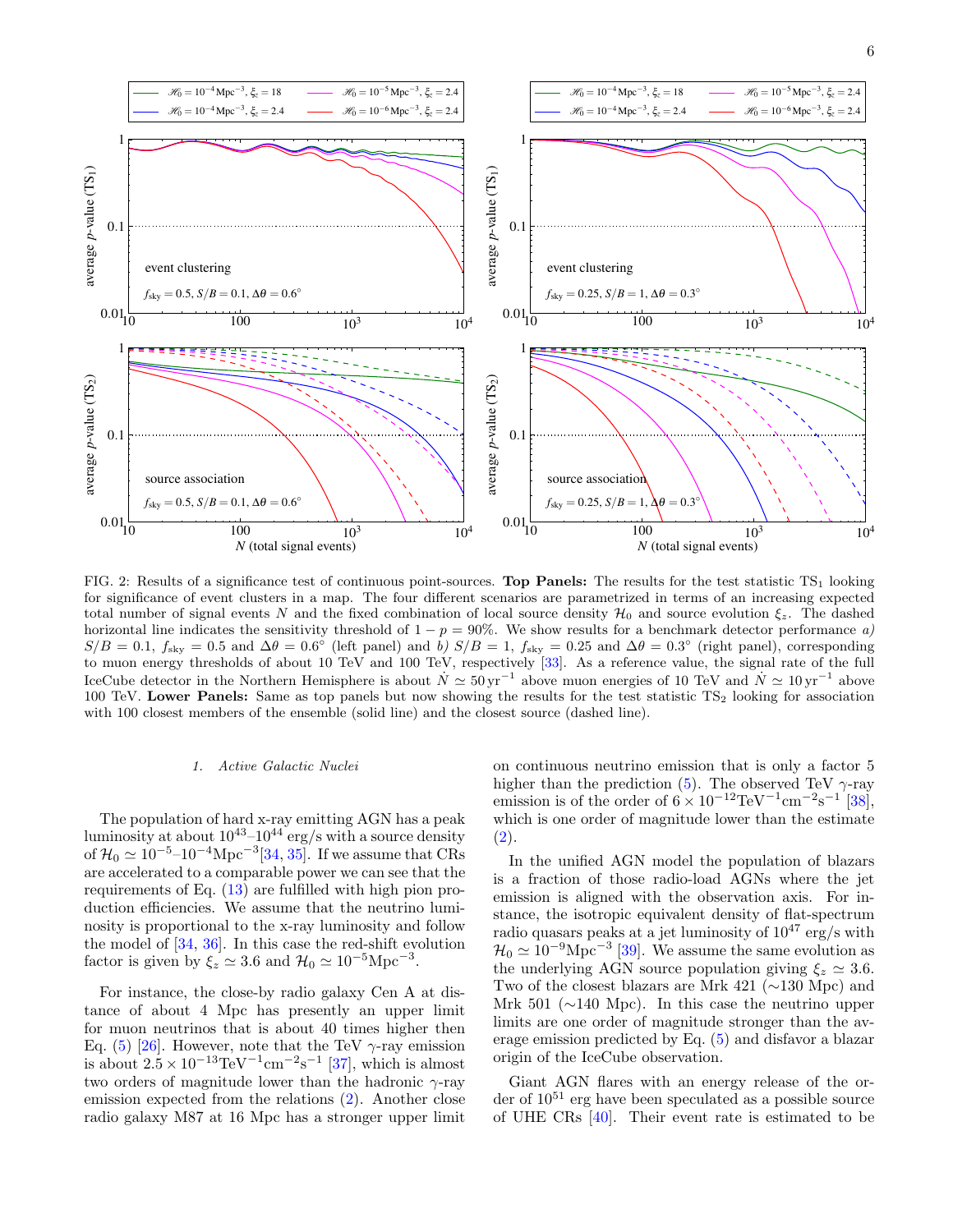of the order of  $\dot{\mathcal{H}}_0 \simeq 10^{-6}$  Mpc<sup>-3</sup>yr<sup>-1</sup> consistent with Eq. [\(14\)](#page-4-2) for high pion production efficiencies. Note that the present IceCube configuration would only be sensitive to these flares via triggering on known close-by sources. On the other hand a detector with five times the effective area would be sensitive to this source class modelindependently via a significant spatial and temporal clustering of events.

# 2. Starburst Galaxies

Starburst galaxies show a high star formation rate of  $10^{-3} M_{\odot} \text{Mpc}^{-3} \text{yr}^{-1}$ . Assuming that CRs are accelerated in supernova shocks with a total CR energy of  $10^{50}$  erg at a rate of about  $0.1 \,\mathrm{yr}^{-1}$  [\[41\]](#page-9-22) we can estimate a total power of  $3 \times 10^{41}$ erg/s per source. The redshift evolution of starburst galaxies follows the average SFR at high redshift  $(z \ge 1)$ . However, the local contributions is dominated by normal galaxies and starburst only contribute at a level of 10%. We account for relative evolution of the starburst density by a factor  $\min(0.1 + 0.9z, 1)/0.1$ suggested in Ref. [\[42\]](#page-9-23) resulting in an evolution parameter  $\xi \simeq 18$ . Hence, we can estimate the required average CR power of starburst galaxies to match the IceCube flux as  $10^{41}/f_{\pi}$  erg/s and hence  $f_{\pi} \simeq 1$ , *i.e.* CR *calorimetry* [\[15\]](#page-8-13).

The expected neutrino flux [\(5\)](#page-1-2) on starburst galaxy M82 at about 3.5 Mpc is about 40 times lower than present upper limit [\[26\]](#page-9-12). The starburst NGC 253 at about 2.5 Mpc lies in the the Southern Hemisphere and point-source neutrino limits from IceCube are weaker. Intriguingly, the expected photon point-source flux from Eq. [\(2\)](#page-1-1) is comparable to that observed in TeV  $\gamma$ -ray emission for M82 and NGC 253 [\[43,](#page-9-24) [44\]](#page-9-25). This agrees with the result of Ref. [\[45\]](#page-9-26) based on proton calorimetry.

Note that the large evolution factor  $\xi_z \simeq 18$  in this scenario produces a large background consisting of distant neutrino emitters. The detection of individual neutrino sources is hence challenging. The corresponding results of the significance tests are shown as green lines in Fig. [2.](#page-5-0) For all scenarios the required signal event number exceed 10<sup>4</sup> .

# 3. Gamma-Ray Bursts

Long duration GRBs following the collapse of massive stars occur with an (isotropic equivalent) rate density of  $\mathcal{H}_0 \simeq 10^{-9} \mathrm{Mpc}^{-3} \mathrm{yr}^{-1}$  [\[46\]](#page-9-27) and energy of  $M_\odot \simeq 2 \times$  $10^{54}$  erg. Following the GRB evolution model of Ref.  $\left[46\right]$ gives an evolution parameter of  $\xi_z \simeq 1.9$ . Again, this is consistent with the required power  $(14)$  if the pion production efficiency is high. However, in the case of GRBs there are strong bounds on the neutrino emission

in coincidence with the  $\gamma$ -ray display [\[25\]](#page-9-13) which are a factor 5 lower than the observed diffuse flux [\(1\)](#page-0-0).

It has been speculated that low-power GRBs that are unobservable via their burst might be more efficient neutrino factories [\[21\]](#page-9-4). In this case the strong IceCube bounds don't apply [\[25\]](#page-9-13). However, even for IceCube's moderate signal event rates of the order of  $50 \text{ yr}^{-1}$  above a muon energy threshold of 10 TeV event clusters in time and space are expected to appear already within one year of observation ( $m \to M \simeq 3.57$  for 90% C.L. of doublets in Eq. [\(10\)](#page-3-1)). Hence, already the present neutrino data can constrain this scenario model-independently. The triggered search on known GRBs is even more sensitive [\[25\]](#page-9-13).

## 4. UHE CR Calorimeters

The required emission rate density of UHE CR proton sources can be estimated as  $E_p^2 Q_p(E_p) \simeq (1 - 2) \times$  $10^{44}$  erg Mpc<sup>-3</sup> yr<sup>-1</sup> [\[47\]](#page-9-28). If we assume that the emission spectrum  $Q_p$  extends to lower energies the corresponding neutrino flux can be determined via Eq. [\(2\)](#page-1-1) and can be expressed as Neglecting a redshift dependence of  $f_{\pi}$  this translates into an  $E^{-2}$  flux  $(K_{\pi} = 2)$  of

<span id="page-6-1"></span>
$$
E_{\nu}^{2}J_{\nu}(E_{\nu}) \simeq \xi_{z,2.4} f_{\pi}(3-6) \times 10^{-8} \frac{\text{GeV}}{\text{cm}^{2}\text{ssr}} ,\qquad(15)
$$

The similarity of Eqs.  $(1)$  and  $(15)$  suggests that the Ice-Cube flux is related to the sources of UHE CRs. The limit  $f_{\pi} \geq 1$  in Eq. [\(15\)](#page-6-1) corresponds to the Waxman-Bahcall bound [\[48,](#page-9-29) [49\]](#page-9-30). Interestingly, the observation [\(1\)](#page-0-0) is close to this bounds requiring high pion production efficiencies.

On the other hand, the energy loss due to pion production during acceleration has to be sufficiently low for UHE CR sources in order to compete with the energy gain per acceleration cycle. A natural solution to this fine-tuning problem occurs if the acceleration site is distinct from the CR calorimeter. Such a scenario could be provided in starburst galaxies, where the sub-PeV neutrino production happens during CR propagation in the dusty starburst environment after they have been released from transient UHE CR sources [\[50\]](#page-9-31). Other scenarios consider massive galaxy clusters with local densities of the order of  $\mathcal{H}_0 \simeq 10^{-6} - 10^{-5}$ Mpc<sup>-3</sup> as CR calorimeters [\[22,](#page-9-5) [51\]](#page-9-32). Note that the neutrino emission from CR propagation in CR calorimeters is expected to be continuous even if the sources of UHE CRs are transients, such as flaring AGNs or GRBs.

# <span id="page-6-0"></span>VI. CONCLUSION

In this work we have studied the probability of identifying extra-galactic neutrino sources as the likely origin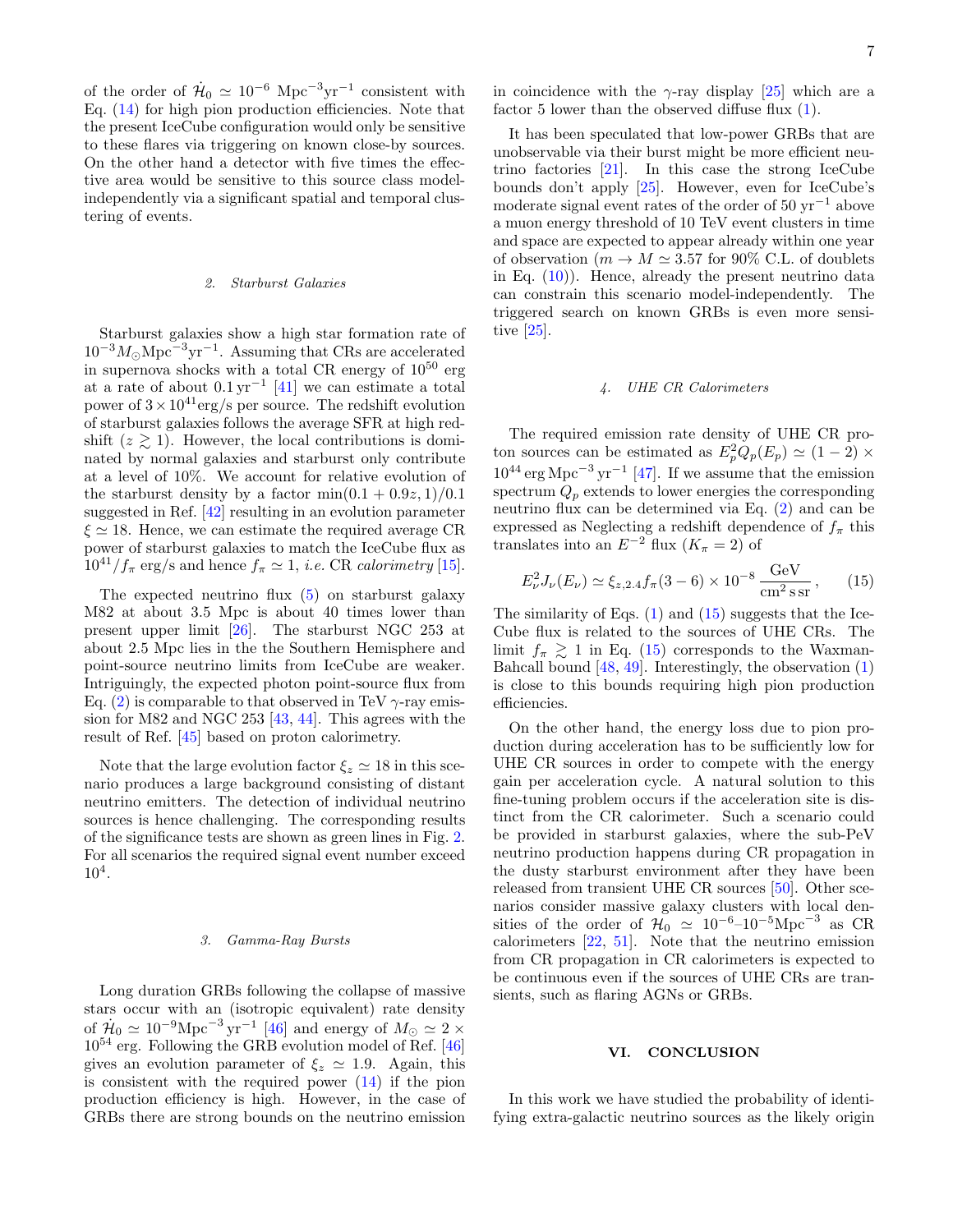of the astrophysical neutrino flux observed by the Ice-Cube Collaboration. We have derived the expected flux of individual continuous and transient sources based on the IceCube observation and depending on source density and rate. Our analysis takes into account the ensemble variation of the source distribution, their cosmic evolution and the Poisson statistics of weak nearby sources. In order to account for the background of atmospheric neutrinos and distant neutrino sources we introduced test statistics for significance tests of event clusters and source associations.

Our findings are as follows. A model-independent observation of neutrino event clusters from a continuously emitting source population is challenging due to large atmospheric backgrounds unless the experimental angular resolution can be improved significantly. For transient sources these backgrounds are in general much lower due to the correlation of signal events in space and time. We estimate that the present IceCube detector is sensitive to rare  $\dot{\mathcal{H}}_0 \leq 10^{-8} \text{ Mpc}^{-3} \text{ yr}^{-1}$  source classes within five years of operation. A next generation telescope with a five times extended effective muon area would be sensitive to multiplets from transient sources with  $\dot{\mathcal{H}}_{0} \lesssim 10^{-6} \; \text{Mpc}^{-3} \, \text{yr}^{-1}.$ 

The sensitivity to the underlying source population can be increased in model-dependent associations of events with source catalogues. We estimate that the IceCube detector is already sensitive to sparse continuous sources with  $\mathcal{H}_0 \lesssim 10^{-6}$  Mpc<sup>-3</sup> as well as transient sources at the level of  $\dot{H}_0 \lesssim 10^{-5} \text{ Mpc}^{-3} \text{ yr}^{-1}$  via the association of events with the 100 closest sources of the ensemble. Again, a next-generation detector with 5 times the effective area as IceCube and otherwise identical performance in terms of angular resolution and FoV would improve the sensitive of these searches by about two orders of magnitude. A few final remarks are in order.

i) In this analysis we have only considered the scenario that the IceCube observation has an extragalactic origin. However, a (partial) Galactic origin of the observation is not yet excluded on statistical grounds. The presence of Galactic contributions will most likely emerge as a large scale anisotropy of the signal which has not been discussed in this work.

ii) We have expressed our results via ensembleaveraged p-values. The shaded regions shown in Fig. [1](#page-2-1) indicate the  $\pm 40\%$  fluctuation around the median. This cosmic variance of the closest source can hence increase or decrease the prospects of detecting the closest source, depending on the sign of the fluctuation.

iii) We assumed that the individual sources of the ensemble can be approximated by a universal (average) luminosity. It is straightforward to include a non-trivial luminosity function or other source nuisance parameters in the definition of the point source distribution [\(A1\)](#page-7-1) and related quantities.

iv) Future neutrino observatories may employ an extended surface veto for atmospheric events that would reduce the contribution of atmospheric neutrinos [\[33,](#page-9-14) [52\]](#page-9-33). This can increase the signal-to-background ratio at lower muon energy threshold and improve the detection prospects estimated in this analysis.

v) The identification of sources via the association of events with source catalogues is model-dependent and the statistical results need to be corrected by trials factors. However, complementary to the identification of individual neutrino sources the study of spectral properties of the quasi-diffuse neutrino flux will help to narrow down valid astrophysical scenarios and should hence limit the number of trials.

vi) The identification of extra-galactic neutrino pointsources from a quasi-diffuse flux has also been discussed recently in Refs. [\[53,](#page-9-34) [54\]](#page-9-35). In this analysis we have carefully studied the effect of ensemble and statistical variations and accounted for backgrounds via a significance test. This makes our estimates more robust and less optimistic than Refs. [\[53,](#page-9-34) [54\]](#page-9-35).

# Acknowledgments

We would like to thank the IceCube Collaboration for many fruitful discussions, in particular Jake Feintzeig, Gary Hill, Albrecht Karle, Claudio Kopper and Chris Weaver. We acknowledge support by the U.S. National Science Foundation (NSF) under grants OPP-0236449 and PHY-0236449.

## <span id="page-7-0"></span>Appendix A: Source Distribution

The probability distribution of single source within  $r <$ R is  $p(r) = 3r^2/R^3$ . We can express this in terms of the expected events from a point-source using  $dn/dr =$  $-2n/r$  as

<span id="page-7-1"></span>
$$
p_{\rm PS}(n, n(R)) = \Theta(n - n(R)) \frac{3}{2} \frac{1}{n} \left(\frac{n(R)}{n}\right)^{3/2}, \quad \text{(A1)}
$$

with  $n(R)$  defined by Eq. [\(8\)](#page-2-4). The expected event distribution for the kth-closest of the  $N_s$  sources of the ensemble is given by

$$
p_k(n) = \Theta(n - n(R)) \frac{N_s!}{(k-1)!(N_s - k)!}
$$
  
 
$$
\times \frac{3}{2} \frac{1}{n} \left(\frac{n(R)}{n}\right)^{\frac{3k}{2}} \left[1 - \left(\frac{n(R)}{n}\right)^{\frac{3}{2}}\right]^{N_s - k} .
$$
 (A2)

For  $N_s \gg k$  we can approximate the last term as

$$
\left[1 - \left(\frac{n(R)}{n}\right)^{\frac{3}{2}}\right]^{N_s - k} \simeq e^{-N_s \left(\frac{n(R)}{n}\right)^{\frac{3}{2}}},\tag{A3}
$$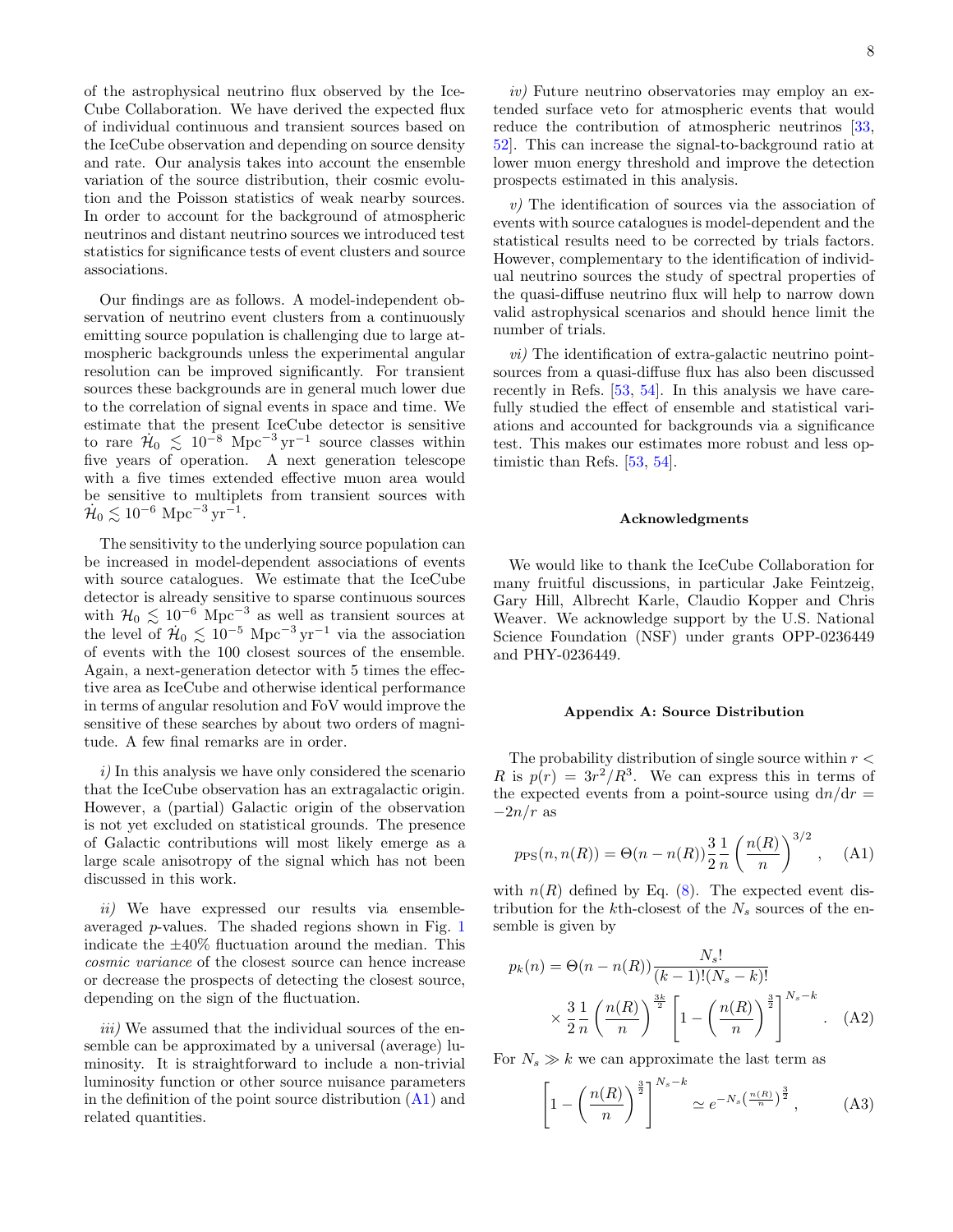and using  $(N_s - k)n(R)^{3/2} \simeq n(\hat{r})^{3/2}$  we arrive at

$$
p_k(n) \simeq \frac{3}{2(k-1)!} \frac{1}{n} \left(\frac{n(\hat{r})}{n}\right)^{\frac{3k}{2}} e^{-\left(\frac{n(\hat{r})}{n}\right)^{\frac{3}{2}}}.
$$
 (A4)

For  $k = 1$  this agrees with Eq. [\(7\)](#page-2-2) for the closest source.

### <span id="page-8-17"></span>Appendix B: Signal Probability

In general, the probability of the events  $\bf{k}$  is given by the Poisson distribution of events in the individual bins with expected signal events  $\lambda_i$  and background  $\lambda_{\text{bg}}$ ,

$$
P(\mathbf{k}) = \prod_{i=1}^{n_{\text{bin}}} \frac{(\lambda_i + \lambda_{\text{bg}})^{k_i}}{k_i!} e^{-\lambda_{\text{bg}} - \lambda_i}, \quad (B1)
$$

where  $\sum_i (\lambda_i + \lambda_{\text{bg}}) = N_{\text{tot}}$ . The total number of events can be expressed via the expected number of all signal events and the signal-to-background ratio  $S/B$  as  $N_{\text{tot}} =$  $(1 + (S/B)^{-1})N$ . The background probability is simply

$$
P_0(\mathbf{k}) = \prod_{i=1}^{n_{\text{bin}}} \frac{\lambda_0^{k_i}}{k_i!} e^{-\lambda_0}, \tag{B2}
$$

with  $n_{\text{bin}}\lambda_0 = N_{\text{tot}}$ .

In the case of the test statistics  $TS_{1/2}$  for event clusters and source associations we can derive simple probabilities in the background free case. The probability of observing less than  $m$  events from  $n$  expected events can be expressed via incomplete Γ-functions as

$$
\sum_{k=0}^{m-1} \frac{n^k}{k!} e^{-n} = \frac{\Gamma(m, n)}{\Gamma(m)}.
$$
 (B3)

Hence, the probability of observing less than  $m$  events from a single source within distance  $R$  is given as

$$
P_{\rm PS}(m) = \int_{n(R)}^{\infty} \mathrm{d}n \, p_{\rm PS}(n, n(R)) \frac{\Gamma(m, n)}{\Gamma(m)} . \tag{B4}
$$

- <span id="page-8-0"></span>[1] M. Aartsen et al. (IceCube Collaboration), Science 342, 1242856 (2013), 1311.5238.
- <span id="page-8-1"></span>[2] M. Aartsen et al. (IceCube Collaboration) (2014), 1405.5303.
- <span id="page-8-2"></span>[3] M. Ahlers and K. Murase (2013), 1309.4077.
- <span id="page-8-3"></span>[4] M. Kachelriess and S. Ostapchenko (2014), 1405.3797.
- <span id="page-8-4"></span>[5] D. Fox, K. Kashiyama, and P. Mészarós, Astrophys.J. 774, 74 (2013), 1305.6606.
- <span id="page-8-5"></span>[6] M. Gonzalez-Garcia, F. Halzen, and V. Niro, Astropart.Phys. 57, 39 (2014), 1310.7194.
- <span id="page-8-6"></span>S. Razzaque, Phys.Rev. D88, 081302 (2013), 1309.2756.
- <span id="page-8-7"></span>[8] C. Lunardini, S. Razzaque, K. T. Theodoseau, and L. Yang (2013), 1311.7188.

This can be expressed as

$$
P_{\rm PS}(m) = \frac{\Gamma(m, n(R)) - (n(R))^{3/2} \Gamma(m - \frac{3}{2}, n(R))}{(m - 1)!}.
$$
\n(B5)

The probability of observing at least one cluster of  $m$ or more neutrinos from a local source is given by the expression  $P_{\text{cl}} = 1 - P_{\text{PS}}^{N_s}$ . In the limit  $n(R) \ll 1$  and for  $m \geq 2$  this can be approximated as

<span id="page-8-15"></span>
$$
P_{\rm cl} \simeq 1 - \exp\left(-\frac{\Gamma(m - \frac{3}{2})}{3^{\frac{3}{2}}\Gamma(m)} \left(\frac{N}{\xi_z}\right)^{\frac{3}{2}} \left(\frac{V_1}{V_H}\right)^{\frac{1}{2}}\right). \quad (B6)
$$

Hence, this result is independent of the auxiliary distance R as expected. For a significance level  $P$  the required total signal event number is the same as in Eqs. [\(9\)](#page-3-3) or [\(10\)](#page-3-1) with the replacement

$$
m \to M = \left(\frac{3^{\frac{3}{2}}\Gamma(m)}{\Gamma(m - \frac{3}{2})} \ln \frac{1}{1 - P}\right)^{\frac{2}{3}}.
$$
 (B7)

For the case of local source associations we can write the probability of observing  $m$  or more events as

$$
P_{\text{ass}}(m) = 1 - \int \text{d}n_{C}p_{C}(n_{C}) \prod_{i=1}^{C-1} \text{d}n_{i}p_{\text{PS}}(n_{i}, n_{C})
$$

$$
\times \frac{\Gamma(m, \sum_{i=1}^{C} n_{i})}{\Gamma(m)}.
$$
 (B8)

For large number of local sources  $C$  we can approximate this by the average number of expected events as

<span id="page-8-16"></span>
$$
P_{\rm ass}(m) \simeq 1 - \frac{\Gamma(m, N(V_C/V_H)^{\frac{1}{3}}/\xi_z)}{\Gamma(m)}.
$$
 (B9)

- <span id="page-8-8"></span>[9] A. M. Taylor, S. Gabici, and F. Aharonian (2014), 1403.3206.
- <span id="page-8-9"></span>[10] A. Neronov, D. Semikoz, and C. Tchernin, Phys.Rev. D89, 103002 (2014), 1307.2158.
- <span id="page-8-10"></span>[11] N. Gupta, Astropart.Phys. 48, 75 (2013), 1305.4123.
- <span id="page-8-11"></span>[12] B. Feldstein, A. Kusenko, S. Matsumoto, and T. T. Yanagida, Phys.Rev. D88, 015004 (2013), 1303.7320.
- [13] A. Esmaili and P. D. Serpico, JCAP 1311, 054 (2013), 1308.1105.
- <span id="page-8-12"></span>[14] Y. Bai, R. Lu, and J. Salvado (2013), 1311.5864.
- <span id="page-8-13"></span>[15] A. Loeb and E. Waxman, JCAP 0605, 003 (2006), astroph/0601695.
- <span id="page-8-14"></span>[16] K. Murase, M. Ahlers, and B. C. Lacki, Phys.Rev. D88,